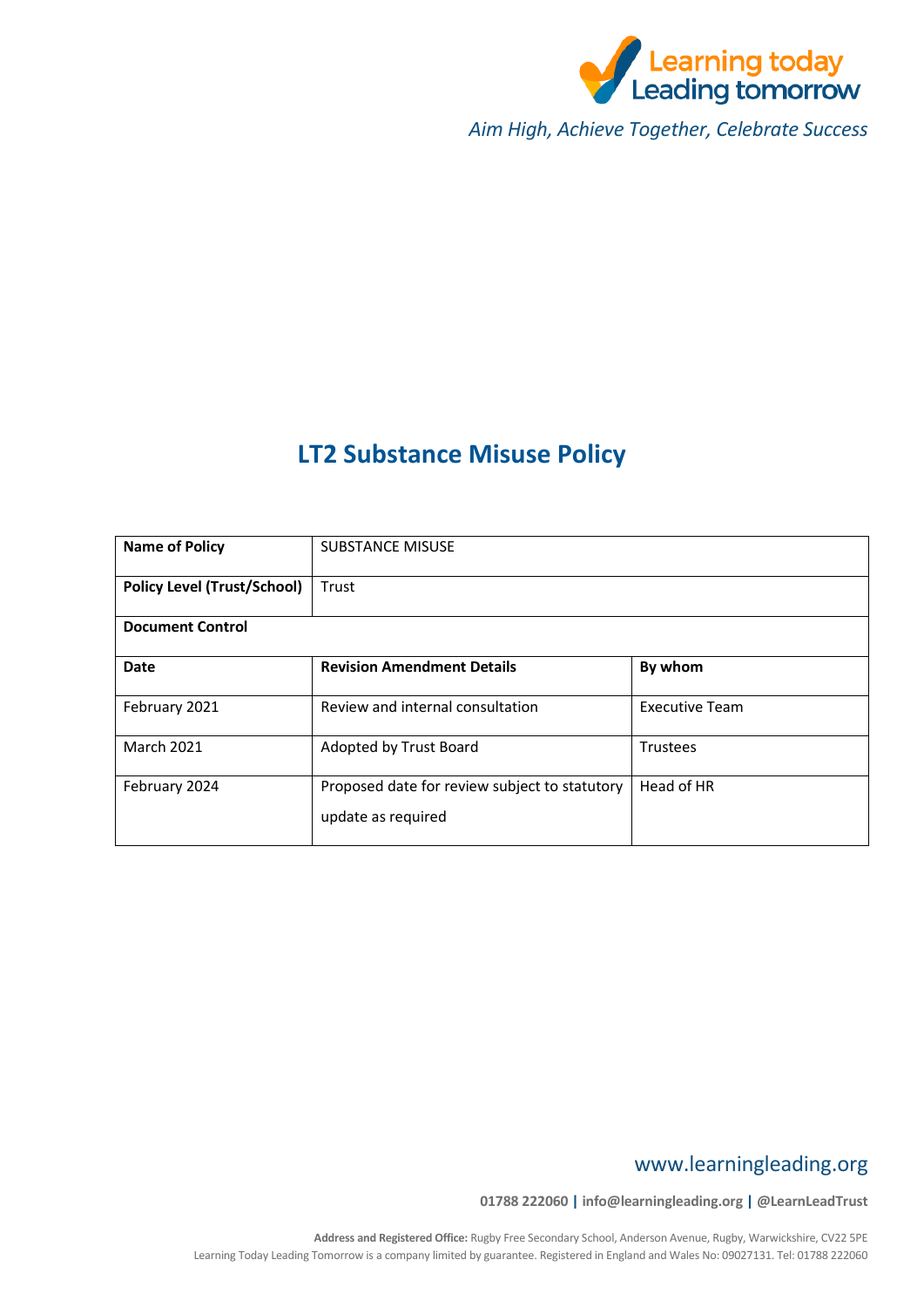

# **Table of Contents**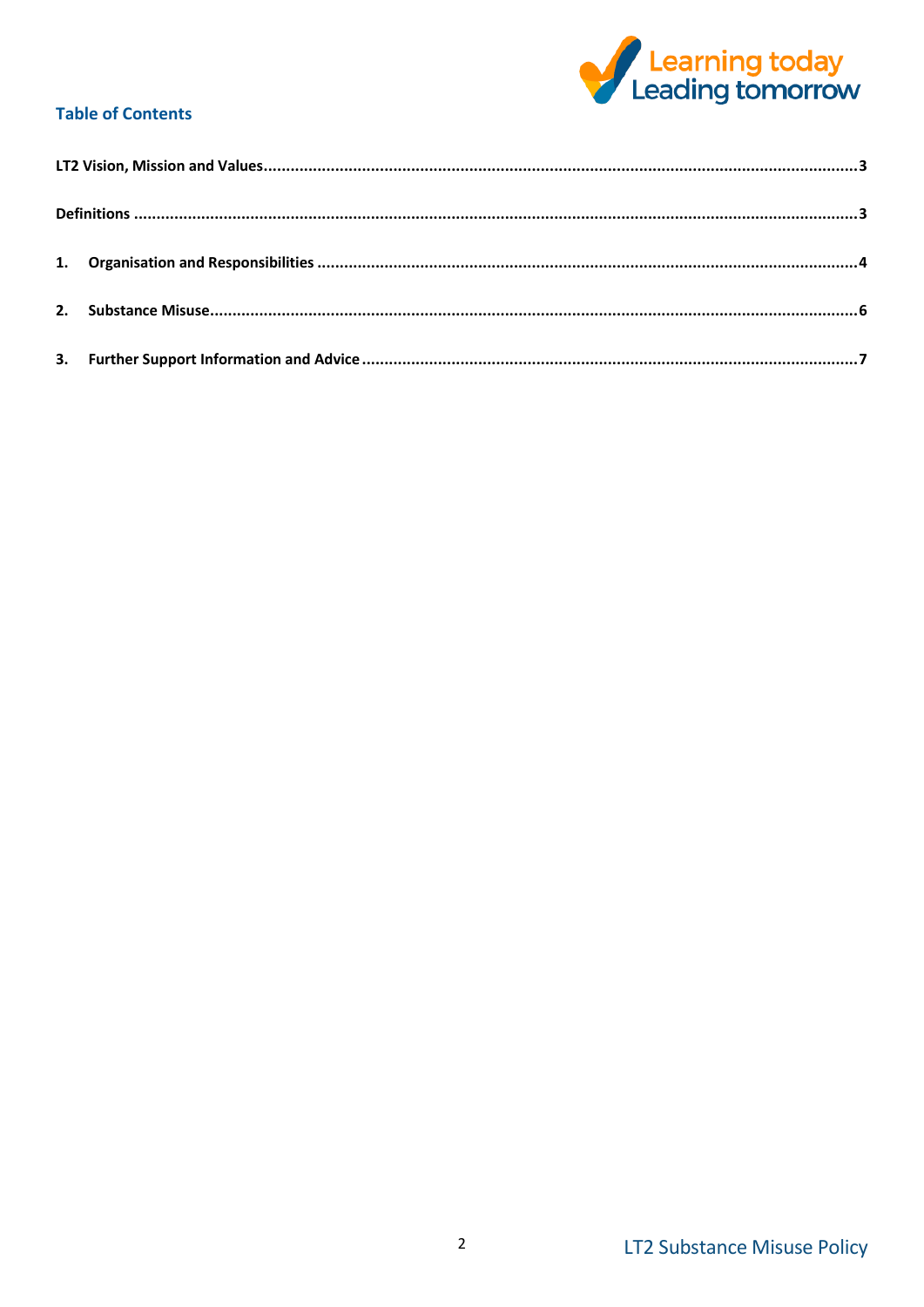

#### <span id="page-2-0"></span>**LT2 Vision, Mission and Values**

#### Vision

Our vision is to build a group of outstanding schools across phases, including specialist provision, to become (a mid-size) Trust that provides vibrant and inclusive learning environments in which every member of the learning community is passionate about learning. The Trust is led by a CEO who works closely with Headteachers who lead the two schools supported by a central team to support finance, HR, estates and governance.

#### Mission

LT2 Trust and schools will have a relentless focus on high achievement, supported by robust organisational structures and governance. We aim to give children and young people in our care the knowledge, skills and experiences to expand their minds and world view to enable them to develop a naturally inquisitive approach to learning and life, fit for an ever-changing world.

Ultimately, we will educate and support all children attending LT2 schools to grow into capable and contributing citizens who have developed the personal attributes and characteristics that will enable them to become considerate, self-reliant and confident young people who are ready for the next stage of their lives.

#### Values

The Trust Values underpin the mission and provide the basis on which LT2 schools can articulate the key behavioural characteristics that promote a positive philosophy. Our six values are unseen drivers of our behaviour as experienced by others and are designed to create a shared organisational culture:

- **Kindness –** The quality of friendliness, generosity, and consideration
- **Collaboration** The belief that working and learning with others will lead to greater success
- **Curiosity –** A strong desire to know and to learn
- **Resilience** The ability to recover quickly and learn from the difficulties we face
- **Respect** To appreciate the importance of understanding and admiration for others and self, honesty
- **Endeavour** The belief that hard work is needed to achieve something of which we can be proud

#### <span id="page-2-1"></span>**Definitions**

- Where the word 'Trust' is used in this document it refers to The Learning Today Leading Tomorrow Trust.
- Where the words 'Trust Board' are used it refers to the board of Trustees who set the vision for the Trust and hold the executive leadership team to account for delivering the Trust's strategic plan.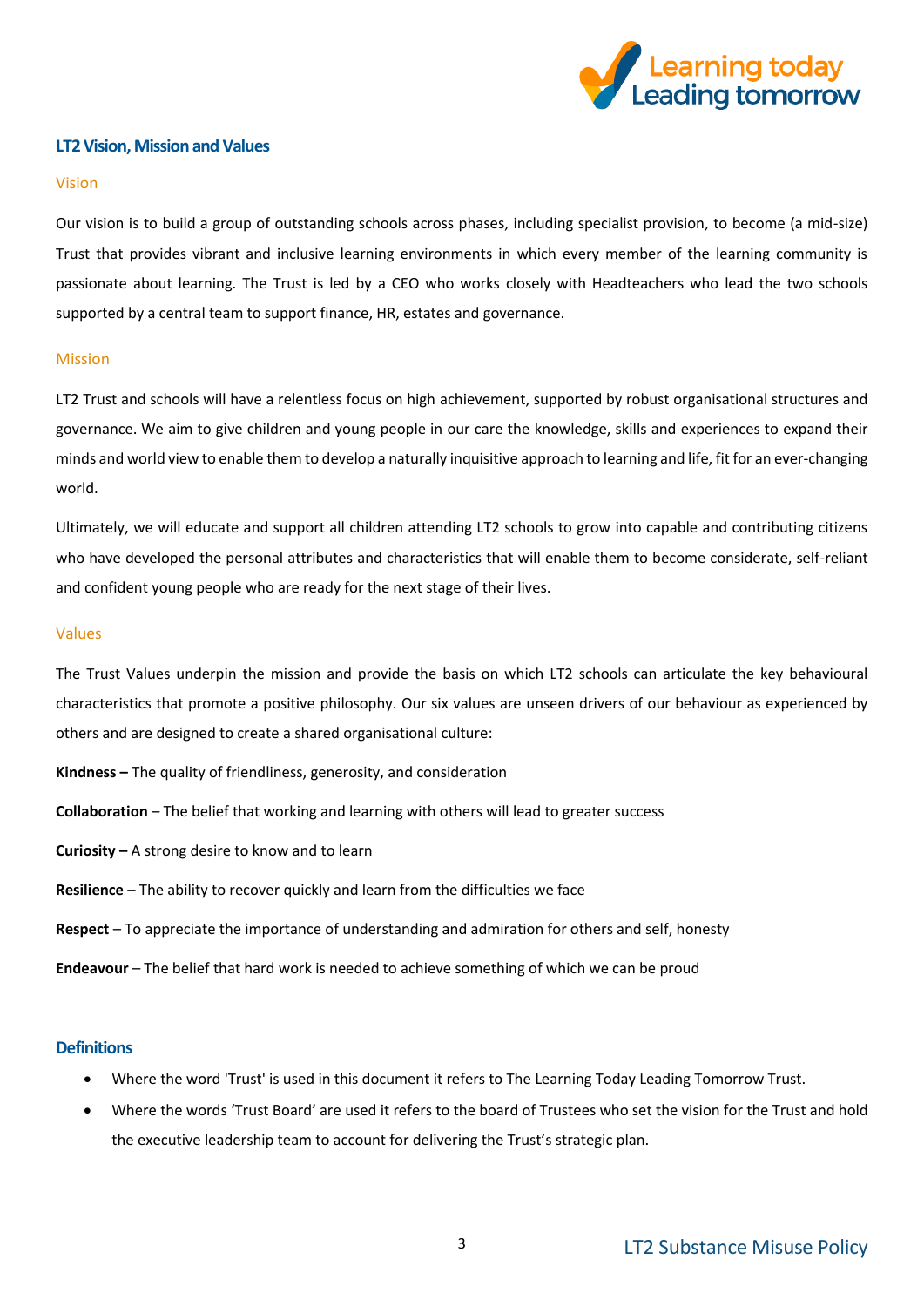

# <span id="page-3-0"></span>**1. Organisation and Responsibilities**

# 1.1 Introduction

The trust is committed to providing a safe, healthy and productive working environment for all our staff, students and visitors. The trust will take all reasonable step to reduce, if not eliminate, the risk of injuries or incidents occurring due to individuals suffering from the effects of alcohol or substance misuse and ensure that all staff are fit to carry out their jobs safely and effectively in a working environment which is free from alcohol and drug misuse.

This policy applies to employees of the trust and does not form part of any employee's terms and conditions of employment. It is not intended to have any contractual effect. The Trust reserves the right to amend this policy at any time.

This policy covers all individuals working at all levels and grades within the trust, including senior managers, officers, governors, employees, consultants, contractors, trainees, homeworkers, part-time and fixed-term employees, casual and agency staff and volunteers (collectively referred to as **Staff** in this policy).

# 1.2 Guidance under this Policy

The Head of HR is responsible for providing advice and guidance under this policy and reviewing and updating the policy as required.

#### 1.3 Board of Trustees

# **The Board of Trustees, as a corporate body, has the responsibility to set the strategic direction and objectives of all matters across the Trust.**

The Board of Trustees is responsible for ensuring that high standards of corporate governance are maintained

The Chair of the Trust is responsible for managing the CEO, Trustees and Governors under this policy.

# 1.4 The Chief Executive Officer (CEO)

The CEO of Learning Today leading Tomorrow Trust (LT2):

- Takes overall responsibility for the implementation of policies and procedures
- Must provide reports as appropriate to Trustees in relation to this policy
- Ensure that sufficient resources are allocated and authorized within the organisations budget to meet statutory procedures and standards across the Trust
- Is responsible for managing the Headteachers and centrally appointed staff under this policy

#### 1.5 Headteachers

Headteachers of LT2 schools are responsible for:

- The implementation of and compliance with this policy within their school ensuring competence in those staff who are responsible for and involved in the operation of this policy and associated guidance
- Identifying training needs
- Communicating this policy to all relevant people within the school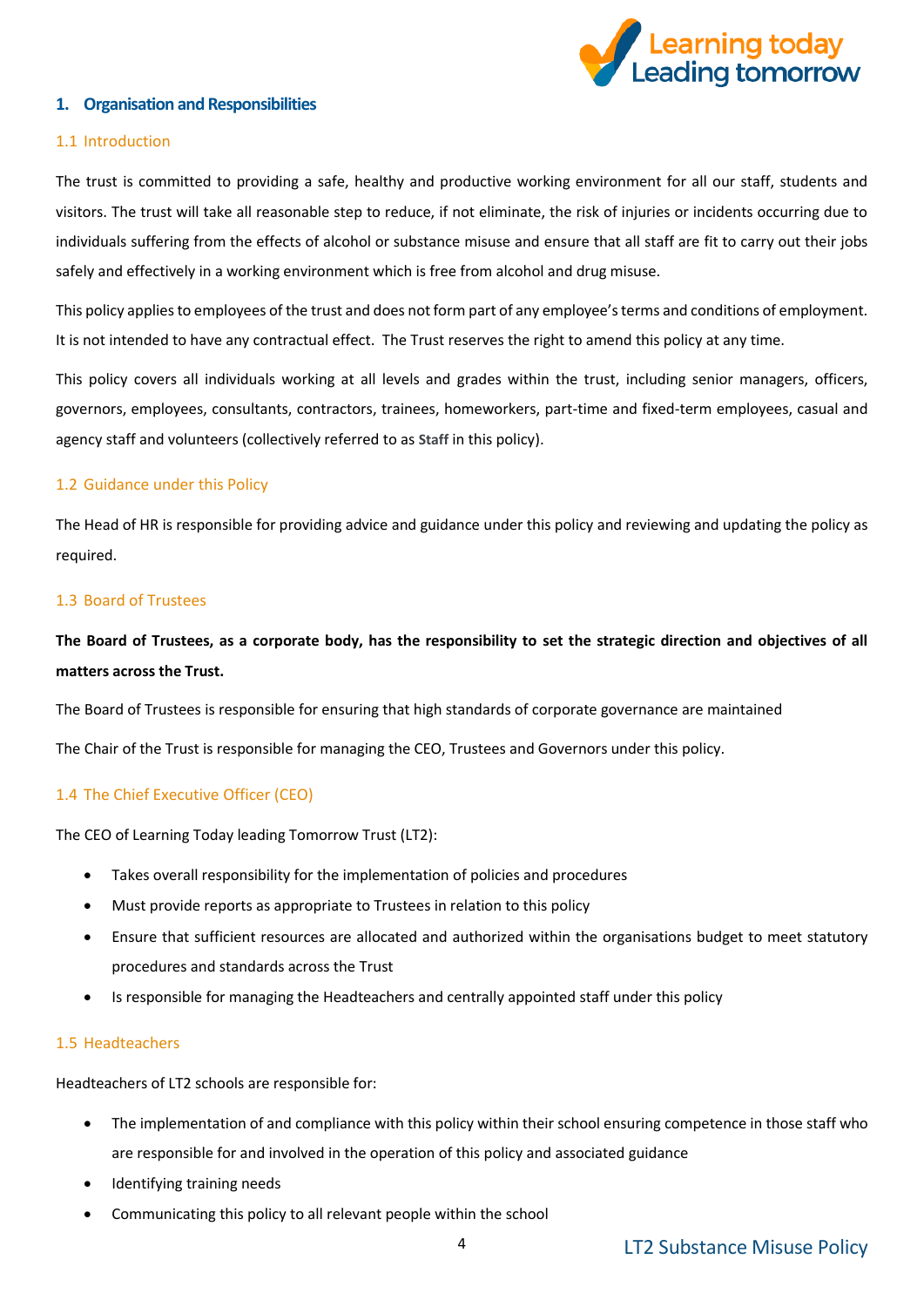

• Managing school-based teaching and associate staff under this policy

#### 1.6 Senior and Middle Leaders (and other Supervisory Roles)

Although the Headteacher is responsible overall for the implementation of this policy in their school, managers have some specific responsibilities:

- Applying this policy within their own department and area of work
- Resolving any issues members of staff refer to them, informing the Headteacher of any issues to which they cannot achieve a satisfactory solution with the resources available to them
- Where required, conduct formal meetings, undertake relevant training in relation to this policy and ensure effective and competent operation of this policy

# 1.7 Other Employee Duties

All employees have a responsibility to:

- Comply with this policy and to co-operate with the schools' leadership and management on all matters relating to it
- Undertake any training recommended by their line manager

#### 1.8 Responsibilities of All Staff

No staff member, in connection with any work-related activity:

- Report, or endeavour to report, for duty having consumed drugs or alcohol likely to render themselves unfit and/or unsafe for work
- Consume or be under the influence of drugs or alcohol while on duty unless, in the case of alcohol, with the agreement of line management for the purposes of official entertaining
- Store drugs or alcohol in personal areas such as lockers and desk drawers (with the exception of non-prescribed drugs such as Paracetamol etc. or drugs which been prescribed to the employee)
- Attempt to sell or give drugs or alcohol to any other employee or other person whilst working for or on behalf of the trust

Employees must inform their line manager regarding any prescribed medication that may have an effect on their ability to carry out their work safely, and must follow any instructions subsequently given. Advice can be sought from an Occupational Health Adviser, through the Head of HR, about whether any prescribed medication may impact on an employee's ability to carry out their work safely.

# 1.9 Review

This policy will be reviewed every three years.

These procedures have been agreed by the board of trustees, who will approve them whenever reviewed.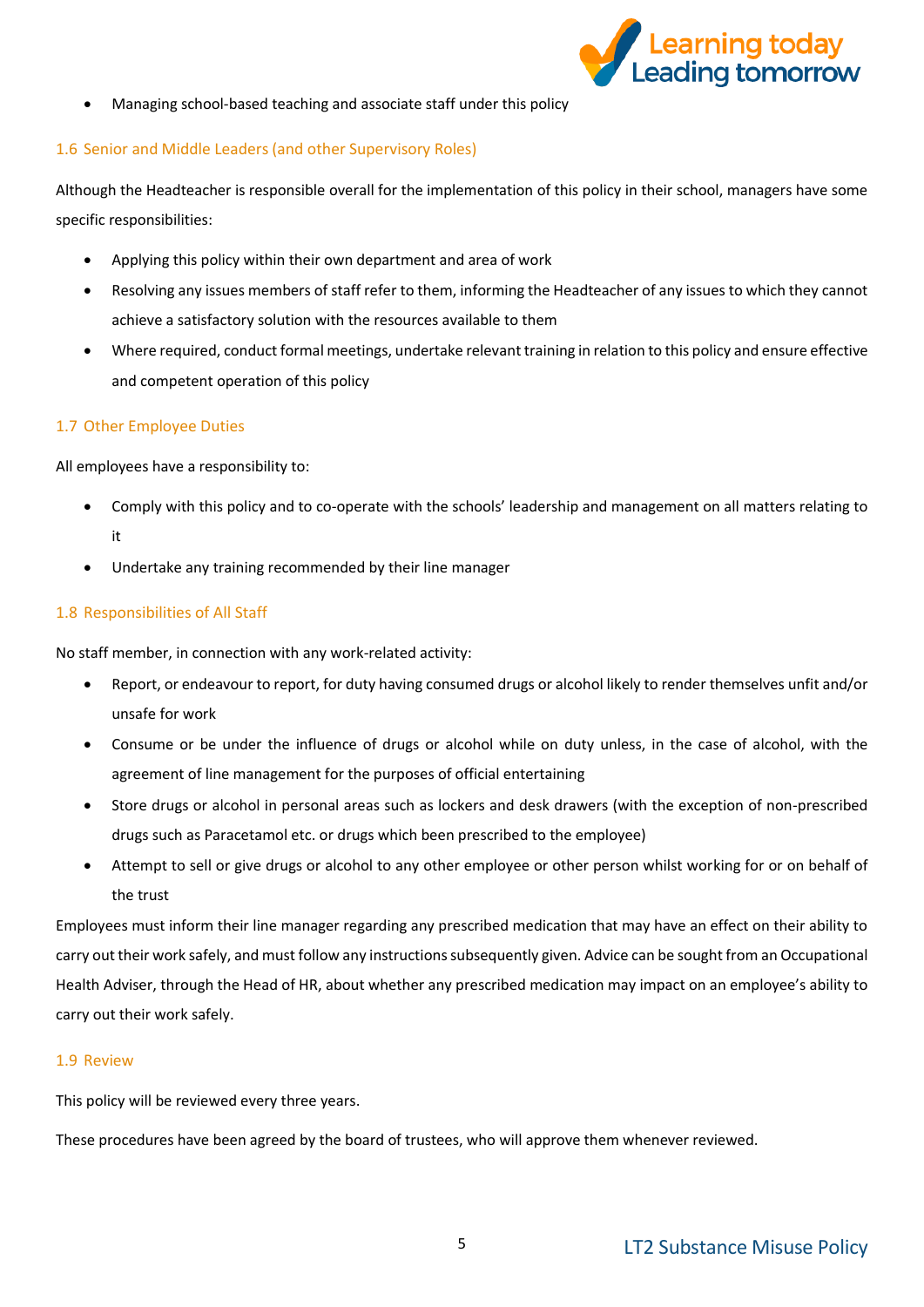

#### <span id="page-5-0"></span>**2. Substance Misuse**

Staff are expected to arrive at work fit to carry out their job and to be able to perform their duties safely without any limitations due to the use or after effects of alcohol or drugs (whether prescribed, over the counter or illegal).

The trust will not accept employees arriving at work under the influence of alcohol or drugs, and/or whose ability to work is impaired in any way by reason of the consumption of alcohol or drugs, or who consume alcohol or take drugs (other than prescription or over the counter medication, as directed) on our premises.

This policy is principally intended to deal with alcohol and drug problems which, in the context of this policy are any drinking or taking of drugs, whether intermittent or continual, which interferes with work performance in relation to attendance, efficiency, productivity or safety.

This policy is not intended to apply to "one-off" incidents or offences caused by alcohol or drug misuse at or outside work where there is no evidence of an ongoing problem, which may damage our reputation, and which are likely to be dealt with under the LT2 Disciplinary Policy and Procedure.

Staff must not drink alcohol during the normal working day, at lunchtime or at other official breaks. Drinking alcohol while at work without authorisation or working under the influence of alcohol may be considered serious misconduct.

The trust expects staff to demonstrate responsible behaviour at work, work-related functions and work-related social events and to act in a way that will not have a detrimental effect on the trust's reputation. The trust prohibits the drinking of alcohol in the workplace or on trust business other than the reasonable drinking of alcohol in connection with approved social functions. The trust regards an 'unreasonable level' as any of the following:

- Individual is over the legal limit stipulated for driving (i.e. 35mcg/100ml of breath alcohol concentration)
- In the opinion of management, the individual's performance is impaired. This may be at less than the legal limit stipulated for driving.
- In the opinion of management, the individual's behaviour may cause embarrassment, distress or offence to others or could potentially bring the council into disrepute.
- The individual continues to drink when instructed to stop by a manager.

The Line Manager should act to prevent excessive consumption of alcohol by any employee and should take steps to deal with any unacceptable conduct that occurs at such functions. Any such behaviour may lead to disciplinary action.

The trust reserve the right to refuse entry to, or to send home any staff member who is considered to be intoxicated.

The trust expects all staff to comply with the drink-driving and drug-driving legislation at all times. The trust's reputation will be damaged if a staff member is convicted of a drink-driving or drug-driving offence and, if their job requires driving any trust vehicle and they lose their licence, they may be unable to continue to do their job. Committing a drink-driving or drug-driving offence outside or during working hours or while working for the trust may lead to disciplinary action and could result in dismissal in accordance with the LT2 Disciplinary Procedure.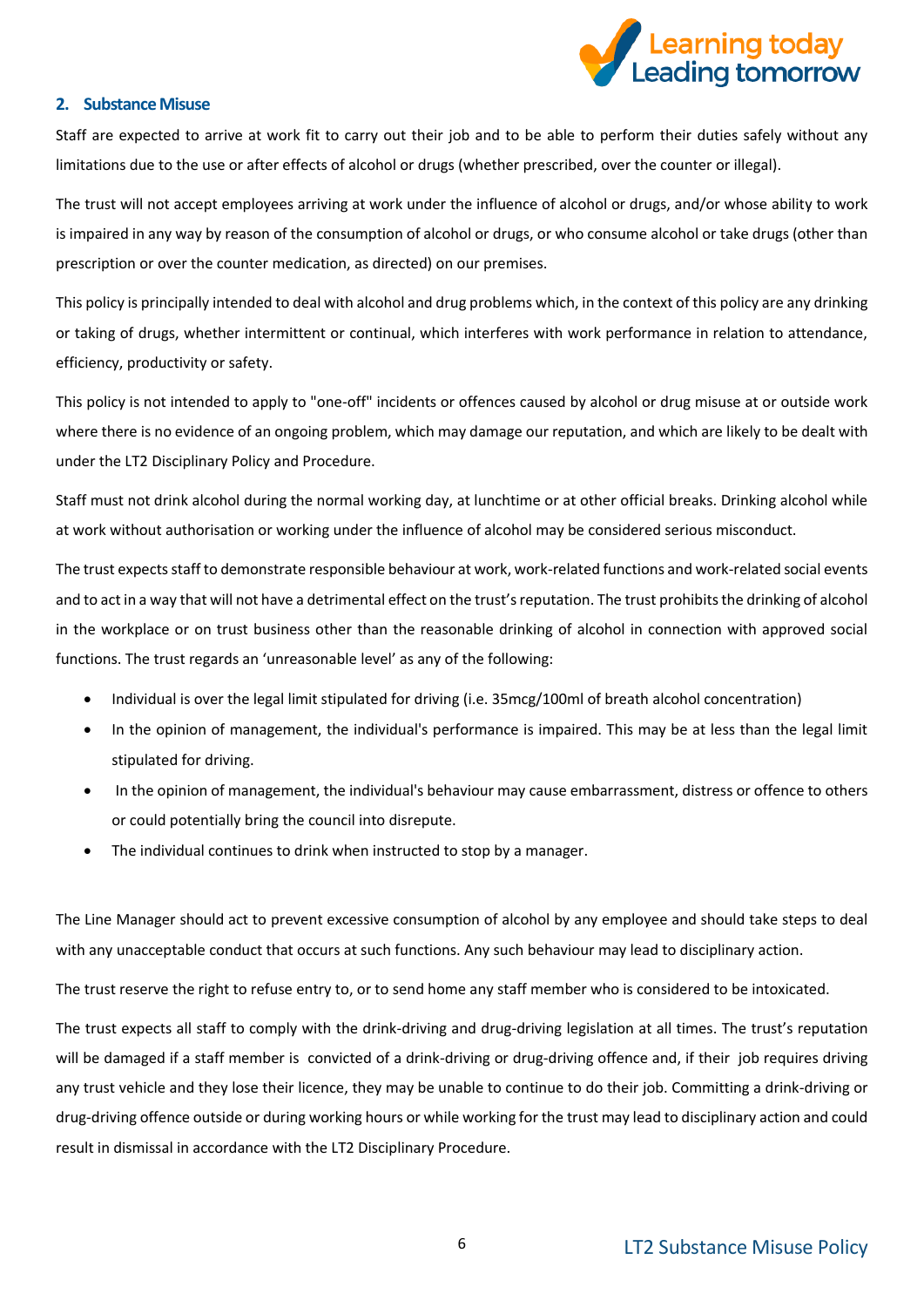

If a staff member is prescribed medication they must seek advice from their GP or pharmacist about the possible effect on their ability to carry out their job and whether their duties should be modified or they should be temporarily reassigned to a different role. If so, the staff member must tell your Line Manager as soon as they are able.

The trust expressly prohibits the use of any illegal drugs or any prescription drugs that have not been prescribed for the user. It is a criminal offence to be in possession of, use or distribute an illicit substance. If any such incidents take place on trust premises, in trust vehicles or at a trust function, they will be regarded as serious. They will be investigated in accordance with the Disciplinary Procedure, and may lead to disciplinary action and possible reporting to the police.

#### 2.1 Searches

The trust reserves the right to conduct searches for alcohol or drugs, including, but not limited to, searches of lockers, filing cabinets and desks which are on its premises. Any alcohol or drugs found as a result of a search will be confiscated and disciplinary action may result.

# 2.2 Drug and alcohol screening

The trust reserves the right to conduct drug and alcohol screening in cases where there is reasonable cause to suspect that an individual's performance is impaired as the result of drug or alcohol misuse.

Drug and alcohol screening will be conducted by an external provider. Arrangements will be discussed with affected staff.

#### 2.3 Confidentiality

The trust aims to ensure that the confidentiality of any staff member experiencing alcohol or drug-related problems is maintained appropriately by the Line Manager and, where it is necessary to inform them, colleagues. However, it needs to be recognised that, in supporting staff, some degree of information sharing is likely to be necessary.

# <span id="page-6-0"></span>**3. Further Support Information and Advice**

Counselling support and support from Occupational Health can be accessed via the Head of HR. All consultations will be strictly confidential between the employee and Occupational Health/the Counsellor.

In addition, the Anti-stress Policy contains advice on managing stress which can sometimes be a contributory factor in alcohol and substance misuse.

Further information, advice and guidance for employees and managers is available through the web links below.

Advice on Alcohol Abuse:

- NHS Choices: <http://www.nhs.uk/conditions/Alcohol-misuse>
- Alcoholics Anonymous[: www.alcoholics-anonymous.org.uk](file://///rf-srv-rfdc-fs1/staff-home$/Georgina.Langley/Downloads/www.alcoholics-anonymous.org.uk)
- Alcohol Concern: [www.alcoholconcern.org.uk](http://www.alcoholconcern.org.uk/)
- Health and Safety Executive (HSE):<https://www.hse.gov.uk/alcoholdrugs/index.htm>

Advice on Substance and Drug Misuse: